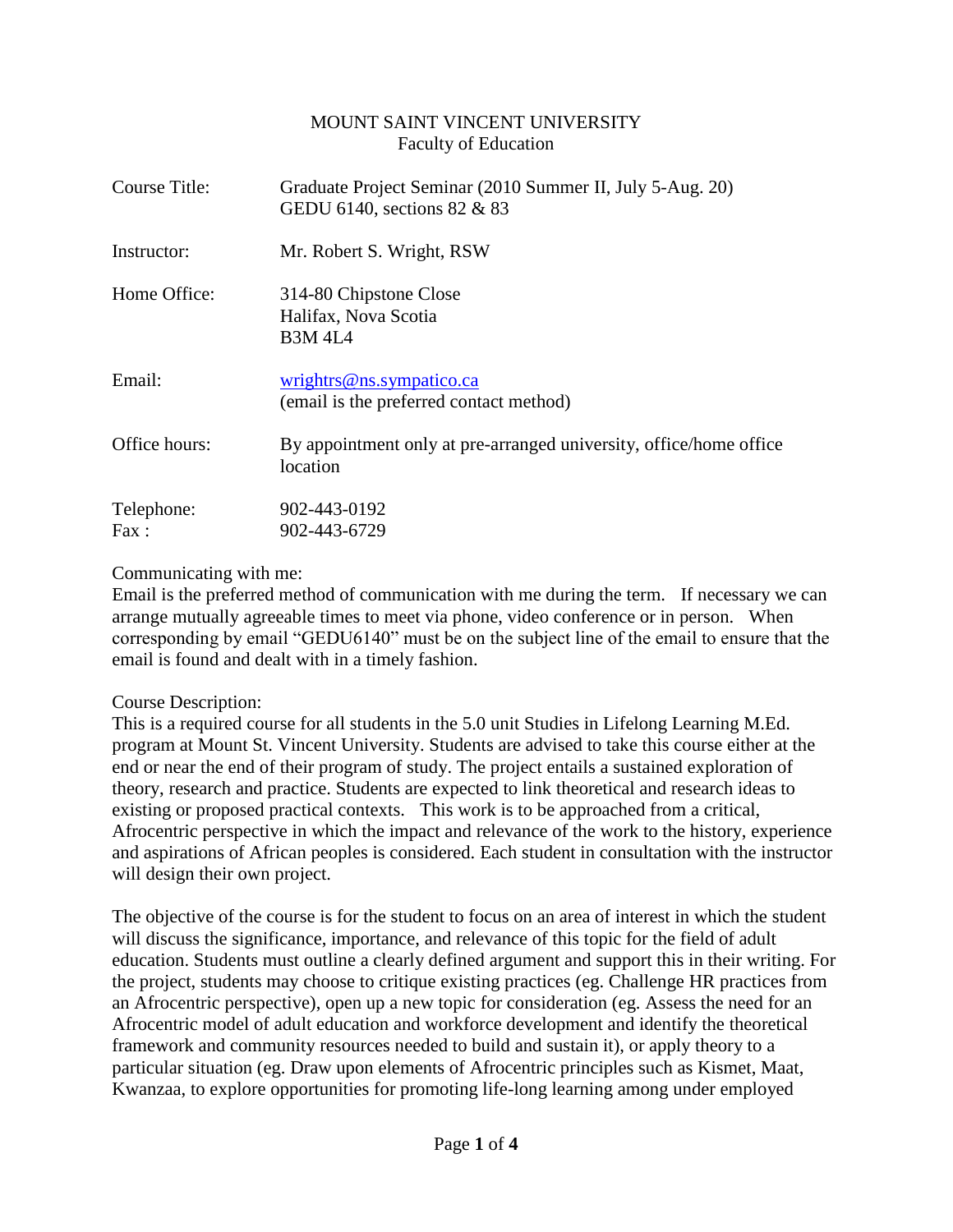African Nova Scotian adults). Work in the project must fall into the realm of professional practice or be reflective/theoretical in orientation so that it does not require a formal ethics approval.

### Description of Project:

Students will be expected to produce an original and independent piece of work and to submit a final academic paper that will be no less than 30 and no more than 40 pages in length (approx. 8750 words), inclusive of references (12 pt. Times New Roman, using A.P.A. formatting and referencing style). Students will be expected to include a minimum of one scholarly reference per page, and papers must be grammatically and stylistically accurate. Evaluation for the project is either pass or fail. Papers that do not meet acceptable graduate level standards of writing will be returned and students will be expected to rewrite and resubmit their work. The submission of a paper proposal and outline, and interim drafts is required and designed to ensure that final papers meet expectations and are submitted in a timely fashion. **Students who do not meet deadlines and are not taking opportunities to receive feedback on their developing paper should not expect to have their final paper evaluated in a timely fashion. This may impact students' ability to graduate in the fall convocation.** 

### Project Orientation:

The course will commence with an orientation to the project on June 26, 2010 (Seton Academic Centre Room 430). The purpose of this meeting is to discuss the nature, purpose and expectations of the Graduate Project in Studies in Lifelong Learning. Students unable to attend the meeting should contact the professor who is overseeing the section in which the student is registered.

### Project Proposal:

By July 9, 2010 students must submit a project proposal to their professor via email attachment in PDF. This proposal must consist of a proper APA formatted cover page, a statement of the main topic of the project, a rationale for the relevance or importance of this topic, and an outline of the main elements or sections of the planned project. Students may also offer a description of any strategies they intend to use to research and write their project. A preliminary reference list of at least 10 sources that will inform the project must also be provided. Students will receive written feedback on their proposal from the professor and may elect to arrange a telephone or face to face meeting.

### Status Reports:

On July 23, 2010 and August 6, 2010 students will provide progressive drafts of their paper under the cover of a 1 page status report to their professor via email in PDF. The status report will outline progress with the project and outline those activities yet to be undertaken that will bring the project to its conclusion (for example, if the student is planning to conduct formal interviews of professionals to further inform their work or visit a local archive or other institution). In addition to receiving back written feedback from the professor, if elected, the status reports can form the basis of a telephone or face to face meeting.

### Submission of Final Paper:

On August 20, 2010 students will submit a final draft of their project to the professor via email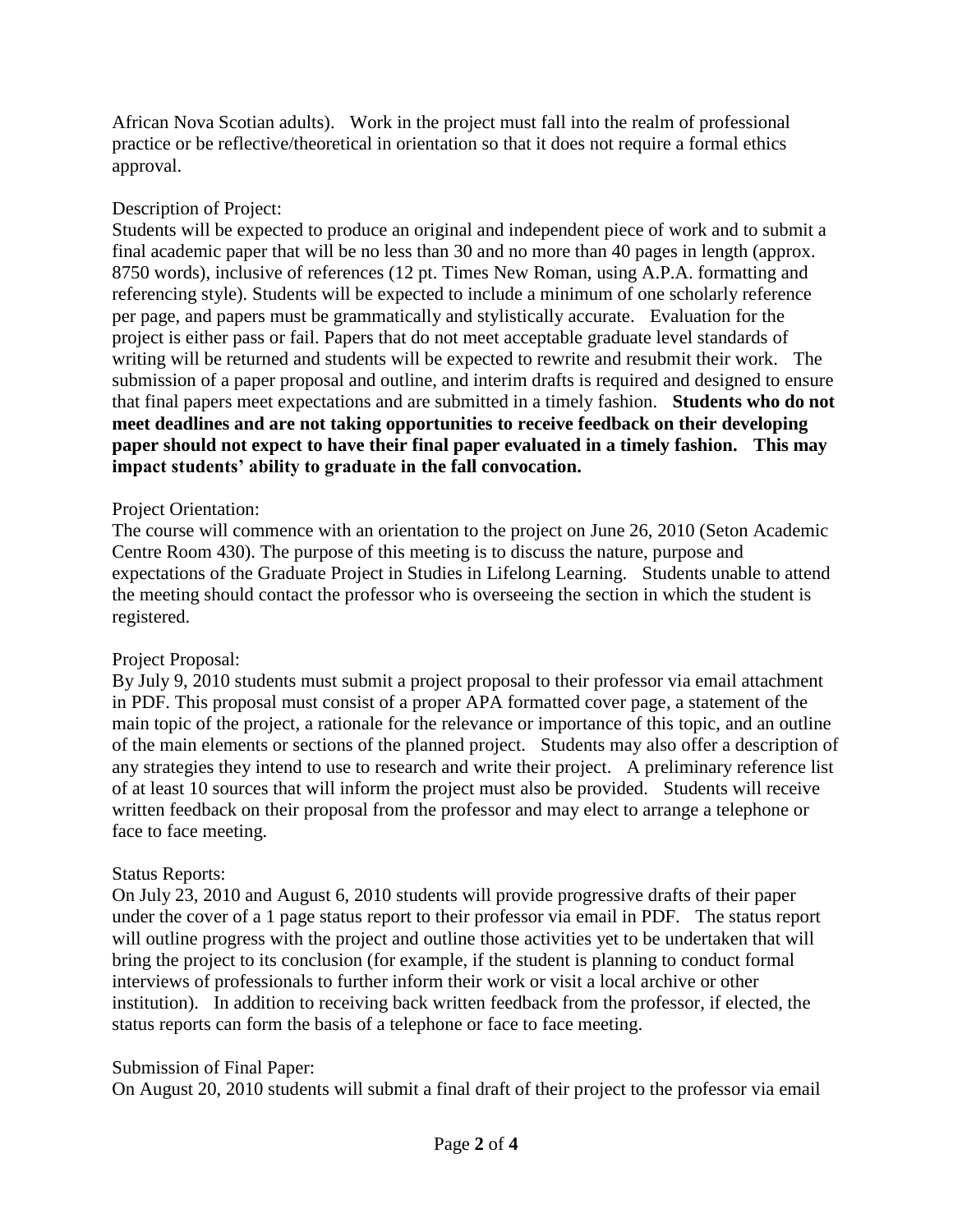attachment in PDF. This is the final day of the semester. Papers will be evaluated and passing marks will be submitted to the Registrar's Office by August 31. Those papers that are not sufficient to receive a passing grade will be returned for revisions. Papers that are not sufficient and were not preceded by a proposal and earlier drafts will be dealt with on a lower priority basis than others.

# Evaluation:

I will draw upon the normative criteria of academic success that circulate widely throughout academia and that are broadly (if oftentimes rather unquestioningly) used as a basis for credentialing students in the academic milieu. I will apply the standards typical for assessing work at a graduate level. Clarity and integration of an Afrocentric framework into the project will also be considered. As is the case when evaluating all emerging theoretical frameworks, the ability of students to critique old theories and practices from new theoretical perspectives will be a critical component of evaluation. I will grade all projects on a Pass/Fail basis. Please understand that these standards include good writing, thorough research and accurate and complete referencing, with no plagiarizing (plagiarizing is an academic offence). Please note the importance of meeting deadlines in order to ensure final work is of sufficient quality.

## Please note:

University regulations on Plagiarism and Cheating will be strictly enforced. These regulations are posted on boards and are found in the University Calendar and on the website at www.msvu.ca on the "Current Student" page under "Academic Offences".

Plagiarism is presenting someone else's words or ideas obtained from any source, including the Internet, as though they were one's own. Specific offences include, but are not limited to, the following:

- Using copied material without enclosing that material in quotation marks and/or without appropriately acknowledging its source;
- Paraphrasing or summarizing the original wording too closely;
- Omitting acknowledgment of the source of paraphrases and summaries;
- Submitting work that has been written in full or in part by someone else;
- Submitting work you have submitted for credit in another course without acknowledging its source.
- When working in the context of new and emerging theories, often references are drawn from non-published and non-written sources such as public lectures and personal communications. Students must be diligent to appropriately credit these sources as well.

If students have questions about the correct citation format for any aspect of their academic assessments (written or oral), they should consult their faculty and the library's resource collection on academic integrity.

\*The librarians can help you with APA formatting and referencing and there are several helpful resources available in the library and on line to help you if you are unfamiliar with APA. For example: APA. (2001). Publication Manual of the American Psychological Association and Hacker, D. (2004). A Canadian Writers' Reference. Boston, MA: Bedford/St. Martin's.